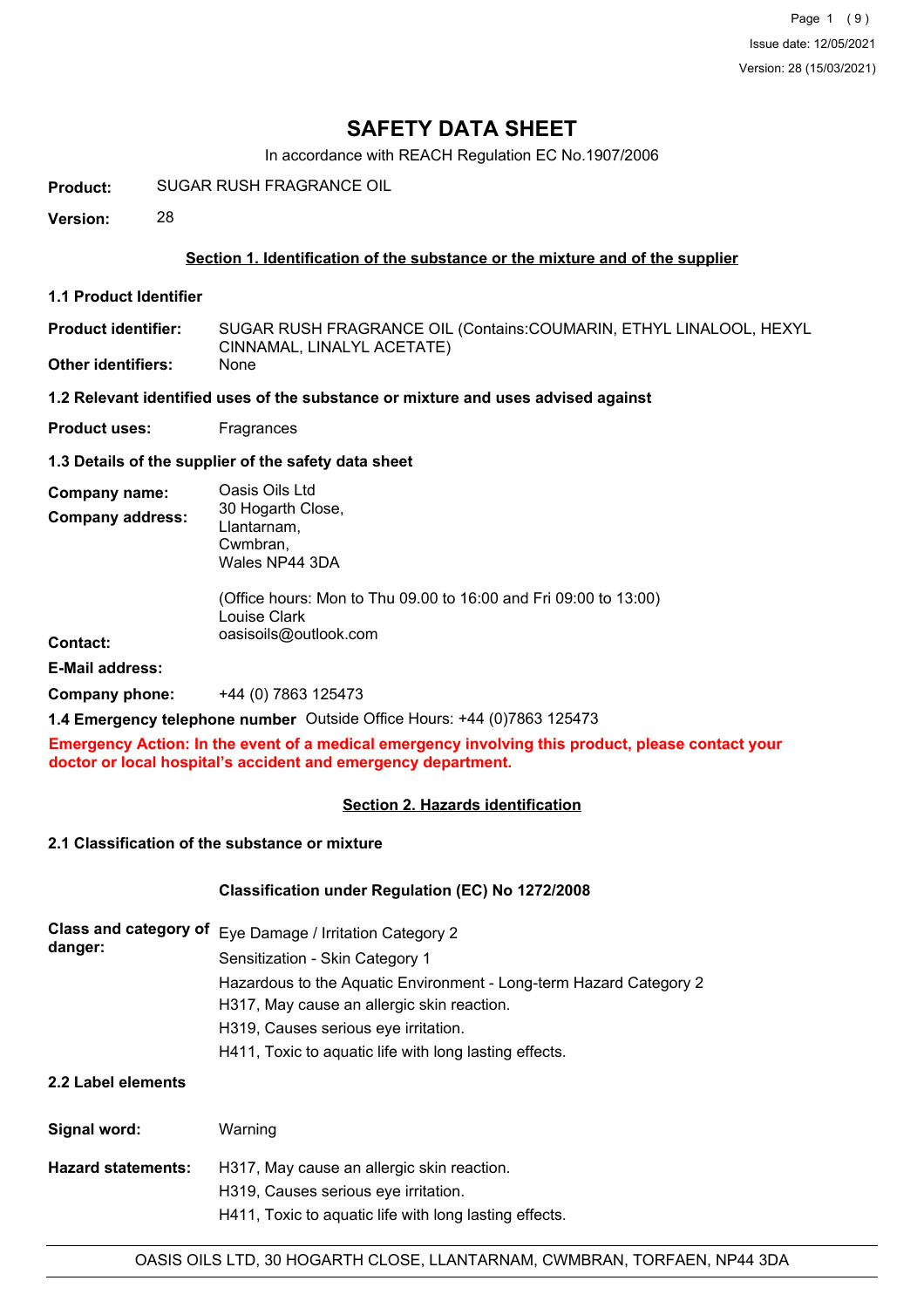In accordance with REACH Regulation EC No.1907/2006

| <b>Product:</b>              |                                                | SUGAR RUSH FRAGRANCE OIL                                                                                                                                                                                                                                                          |  |  |  |  |
|------------------------------|------------------------------------------------|-----------------------------------------------------------------------------------------------------------------------------------------------------------------------------------------------------------------------------------------------------------------------------------|--|--|--|--|
| <b>Version:</b>              | 28                                             |                                                                                                                                                                                                                                                                                   |  |  |  |  |
| Supplemental<br>Information: |                                                | EUH208, Contains 2,4-DIMETHYL-3-CYCLOHEXENE CARBOXALDEHYDE, ALPHA-<br>ISOMETHYL IONONE, AMYL CINNAMAL, CARVONE, CITRAL, CITRONELLOL, ETHYL<br>METHYLPHENYLGLYCIDATE, GERANIOL, GERANYL ACETATE, LIMONENE, LINALOOL,<br>NEROL, P-ANISYL ACETATE. May produce an allergic reaction. |  |  |  |  |
| <b>Precautionary</b>         |                                                | P261, Avoid breathing vapour or dust.                                                                                                                                                                                                                                             |  |  |  |  |
| statements:                  |                                                | P264, Wash hands and other contacted skin thoroughly after handling.                                                                                                                                                                                                              |  |  |  |  |
|                              |                                                | P272, Contaminated work clothing should not be allowed out of the workplace.                                                                                                                                                                                                      |  |  |  |  |
|                              |                                                | P273, Avoid release to the environment.                                                                                                                                                                                                                                           |  |  |  |  |
|                              |                                                | P280, Wear protective gloves/eye protection/face protection.                                                                                                                                                                                                                      |  |  |  |  |
|                              |                                                | P302/352, IF ON SKIN: Wash with plenty of soap and water.                                                                                                                                                                                                                         |  |  |  |  |
|                              |                                                | P305/351/338, IF IN EYES: Rinse cautiously with water for several minutes. Remove contact<br>lenses, if present and easy to do. Continue rinsing.<br>P333/313, If skin irritation or rash occurs: Get medical advice/attention.                                                   |  |  |  |  |
|                              |                                                | P337/313, If eye irritation persists: Get medical advice/attention.                                                                                                                                                                                                               |  |  |  |  |
|                              | P363, Wash contaminated clothing before reuse. |                                                                                                                                                                                                                                                                                   |  |  |  |  |
|                              |                                                | P391, Collect spillage.                                                                                                                                                                                                                                                           |  |  |  |  |
|                              |                                                | P501, Dispose of contents/container to approved disposal site, in accordance with local<br>regulations.                                                                                                                                                                           |  |  |  |  |
|                              |                                                |                                                                                                                                                                                                                                                                                   |  |  |  |  |



# **Section 3. Composition / information on ingredients**

#### **3.2 Mixtures**

#### **Contains:**

| <b>Name</b>                                                                     | <b>CAS</b> | <b>EC</b> | <b>REACH Registration</b><br>No. | $\%$      | <b>Classification for</b><br>(CLP) 1272/2008 |
|---------------------------------------------------------------------------------|------------|-----------|----------------------------------|-----------|----------------------------------------------|
| <b>HEXYL CINNAMAL</b>                                                           | 101-86-0   | 202-983-3 |                                  | 10-<20%   | ISS 1B-EH A1-EH C2:<br>H317-H400-H411.-      |
| <b>IETHYL</b><br><b>IHYDROXYPYRONE</b>                                          | 4940-11-8  | 225-582-5 |                                  | 5-<10%    | ATO 4:H302 -                                 |
| <b>IBENZYL BENZOATE</b>                                                         | 120-51-4   | 204-402-9 |                                  | $5 - 10%$ | ATO 4-EH A1-EH C2;<br>H302-H400-H411.-       |
| <b>ILINALYL ACETATE</b>                                                         | 115-95-7   | 204-116-4 | 01-2119454789-19-xxxx            | $1 - 5%$  | ISCI 2-EDI 2-SS 1B:<br>H315-H317-H319.-      |
| <b>ITETRAHYDRO-</b><br><b>IMETHYL-</b><br>(METHYLPROPYL)-<br><b>IPYRAN-4-OL</b> | 63500-71-0 | 405-040-6 | 01-0000015458-64-xxxx            | $1 - 5%$  | EDI 2:H319 .-                                |
| <b>ICOUMARIN</b>                                                                | 91-64-5    | 202-086-7 |                                  | $1 - 5%$  | <b>ATO 4-SS 1B:H302-</b><br>IH317.-          |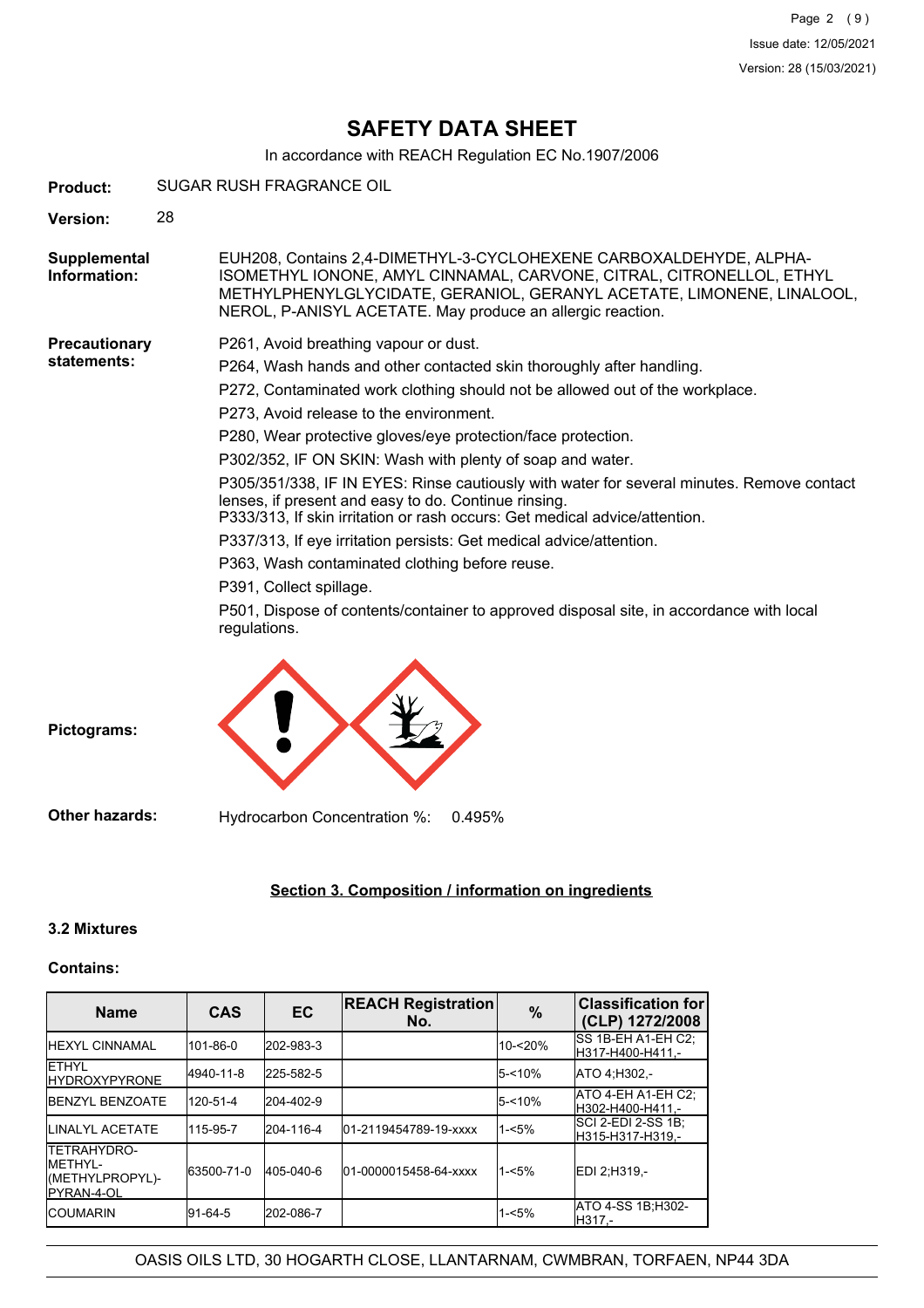Page 3 (9) Issue date: 12/05/2021 Version: 28 (15/03/2021)

# **SAFETY DATA SHEET**

In accordance with REACH Regulation EC No.1907/2006

**Product:** SUGAR RUSH FRAGRANCE OIL

#### **Version:** 28

| <b>I</b> ETHYL LINALOOL                                         | 10339-55-6                 | 233-732-6 | l01-2119969272-32-xxxx | $1 - 5%$    | SCI 2-EDI 2-SS 1B:<br>H315-H317-H319,-                                   |
|-----------------------------------------------------------------|----------------------------|-----------|------------------------|-------------|--------------------------------------------------------------------------|
| ILINALOOL                                                       | 78-70-6                    | 201-134-4 | 01-2119474016-42-xxxx  | $1 - 5%$    | SCI 2-SS 1B:H315-<br>H317.-                                              |
| <b>ISOCAMPHENYL</b><br>ICYCLOHEXANOL<br><b>I</b> MIXED ISOMERS  | 66068-84-6                 | 266-100-3 |                        | $1 - 5%$    | SCI 2-EH C2;H315-<br>H411.-                                              |
| VANILLIN                                                        | 121-33-5                   | 204-465-2 |                        | $1 - 5%$    | EDI 2;H319,-                                                             |
| <b>OXACYCLOHEXADEC</b><br>EN-2-ONE                              | 34902-57-3.<br>111879-80-2 | 422-320-3 | 01-0000016883-62-xxxx  | $1 - 5%$    | EH A1-EH C1; H410,-                                                      |
| <b>IP-ANISYL ACETATE</b>                                        | $104 - 21 - 2$             | 203-185-8 |                        | $0.1 - 1%$  | SS 1B;H317,-                                                             |
| ICITRAL                                                         | 5392-40-5                  | 226-394-6 | 01-2119462829-23-xxxx  | $0.1 - 1\%$ | SCI 2-EDI 2-SS 1:<br>H315-H317-H319,-                                    |
| <b>ILIMONENE</b>                                                | 5989-27-5                  | 227-813-5 |                        | $0.1 - 1\%$ | FL 3-SCI 2-SS 1B-AH<br>1-EH A1-EH C1; H226-<br>H304-H315-H317-<br>H410.- |
| IAMYL CINNAMAL                                                  | 122-40-7                   | 204-541-5 |                        | $0.1 - 1\%$ | SS 1B-EH C2; H317-<br>H411.-                                             |
| ALPHA-ISOMETHYL<br><b>I</b> IONONE                              | 127-51-5                   | 204-846-3 |                        | $0.1 - 1\%$ | SS 1B-EH C2; H317-<br>H411.-                                             |
| <b>GERANIOL</b>                                                 | 106-24-1                   | 203-377-1 | 01-2119552430-49-xxxx  | $0.1 - 1\%$ | <b>SCI 2-EDI 1-SS 1B;</b><br>H315-H317-H318.-                            |
| <b>INEROL</b>                                                   | 106-25-2                   | 203-378-7 |                        | $0.1 - 1\%$ | SCI 2-EDI 2-SS 1B;<br>H315-H317-H319.-                                   |
| ICITRONELLOL                                                    | 106-22-9                   | 203-375-0 | 01-2119453995-23-xxxx  | $0.1 - 1\%$ | <b>SCI 2-EDI 2-SS 1B:</b><br>H315-H317-H319,-                            |
| <b>FTHYL</b><br>METHYLPHENYLGLYC 77-83-8<br><b>IDATE</b>        |                            | 201-061-8 |                        | $0.1 - 1\%$ | SS 1B-EH C2;H317-<br>H411,-                                              |
| <b>ICARVONE</b>                                                 | 6485-40-1                  | 229-352-5 |                        | $0.1 - 1\%$ | SS 1B;H317,-                                                             |
| <b>I</b> GERANYL ACETATE                                        | 105-87-3                   | 203-341-5 | 01-2119973480-35-xxxx  | $0.1 - 1\%$ | <b>SCI 2-SS 1B-EH C3:</b><br>H315-H317-H412,-                            |
| 2,4-DIMETHYL-3-<br><b>CYCLOHEXENE</b><br><b>ICARBOXALDEHYDE</b> | 68039-49-6                 | 268-264-1 |                        | $0.1 - 1\%$ | SCI 2-SS 1B-EH C2;<br>H315-H317-H411.-                                   |

**Substances with Community workplace exposure limits:**

| <b>Name</b>               | CAS     | -0<br>EY. | $\mathbf{a}$<br>$\overline{0}$ |
|---------------------------|---------|-----------|--------------------------------|
| <b>IDIETHYL PHTHALATE</b> | 84-66-2 | 201-550-6 | $10\%$                         |

**Substances that are persistent, bioaccumulative and toxic or very persistent and very bioaccumulative, greater than 0.1%:**

Not Applicable

#### **Section 4. First-aid measures**

#### **4.1 Description of first aid measures**

IF ON SKIN: Wash with plenty of soap and water.

IF IN EYES: Rinse cautiously with water for several minutes. Remove contact lenses, if present and easy to do. Continue rinsing.

#### **4.2 Most important symptoms and effects, both acute and delayed**

May cause an allergic skin reaction.

Causes serious eye irritation.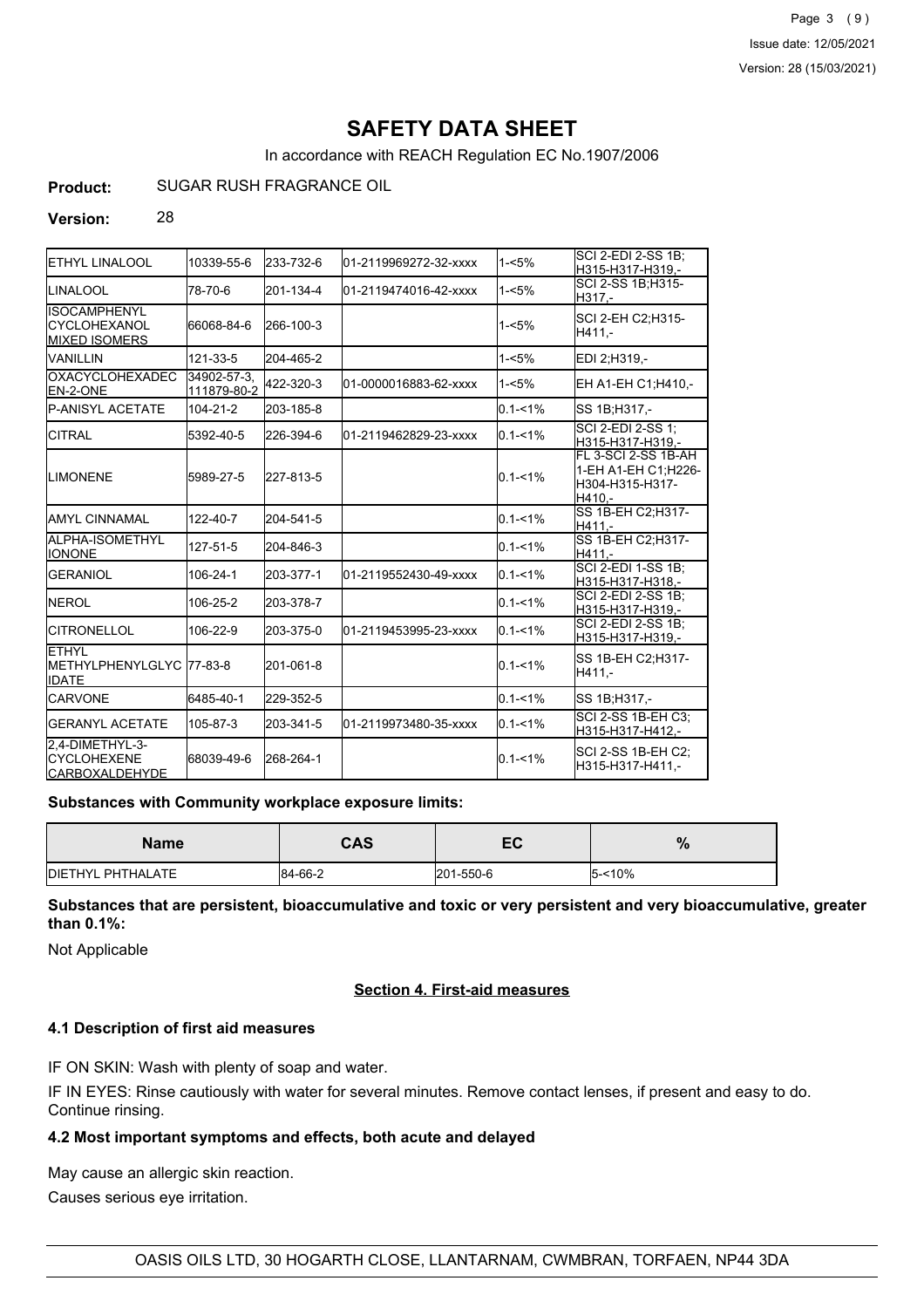Page 4 (9) Issue date: 12/05/2021 Version: 28 (15/03/2021)

# **SAFETY DATA SHEET**

In accordance with REACH Regulation EC No.1907/2006

**Product:** SUGAR RUSH FRAGRANCE OIL

**Version:** 28

### **4.3 Indication of any immediate medical attention and special treatment needed**

None expected, see Section 4.1 for further information.

#### **SECTION 5: Firefighting measures**

#### **5.1 Extinguishing media**

Suitable media: Carbon dioxide, Dry chemical, Foam.

#### **5.2 Special hazards arising from the substance or mixture**

In case of fire, may be liberated: Carbon monoxide, Unidentified organic compounds.

#### **5.3 Advice for fire fighters:**

In case of insufficient ventilation, wear suitable respiratory equipment.

#### **Section 6. Accidental release measures**

#### **6.1 Personal precautions, protective equipment and emergency procedures:**

Avoid inhalation. Avoid contact with skin and eyes. See protective measures under Section 7 and 8.

#### **6.2 Environmental precautions:**

Keep away from drains, surface and ground water, and soil.

#### **6.3 Methods and material for containment and cleaning up:**

Remove ignition sources. Provide adequate ventilation. Avoid excessive inhalation of vapours. Contain spillage immediately by use of sand or inert powder. Dispose of according to local regulations.

### **6.4 Reference to other sections:**

Also refer to sections 8 and 13.

#### **Section 7. Handling and storage**

#### **7.1 Precautions for safe handling:**

Keep away from heat, sparks, open flames and hot surfaces. - No smoking. Use personal protective equipment as required. Use in accordance with good manufacturing and industrial hygiene practices. Use in areas with adequate ventilation Do not eat, drink or smoke when using this product.

## **7.2 Conditions for safe storage, including any incompatibilities:**

Store in a well-ventilated place. Keep container tightly closed. Keep cool. Ground/bond container and receiving equipment. Use explosion-proof electrical, ventilating and lighting equipment. Use only non-sparking tools. Take precautionary measures against static discharge.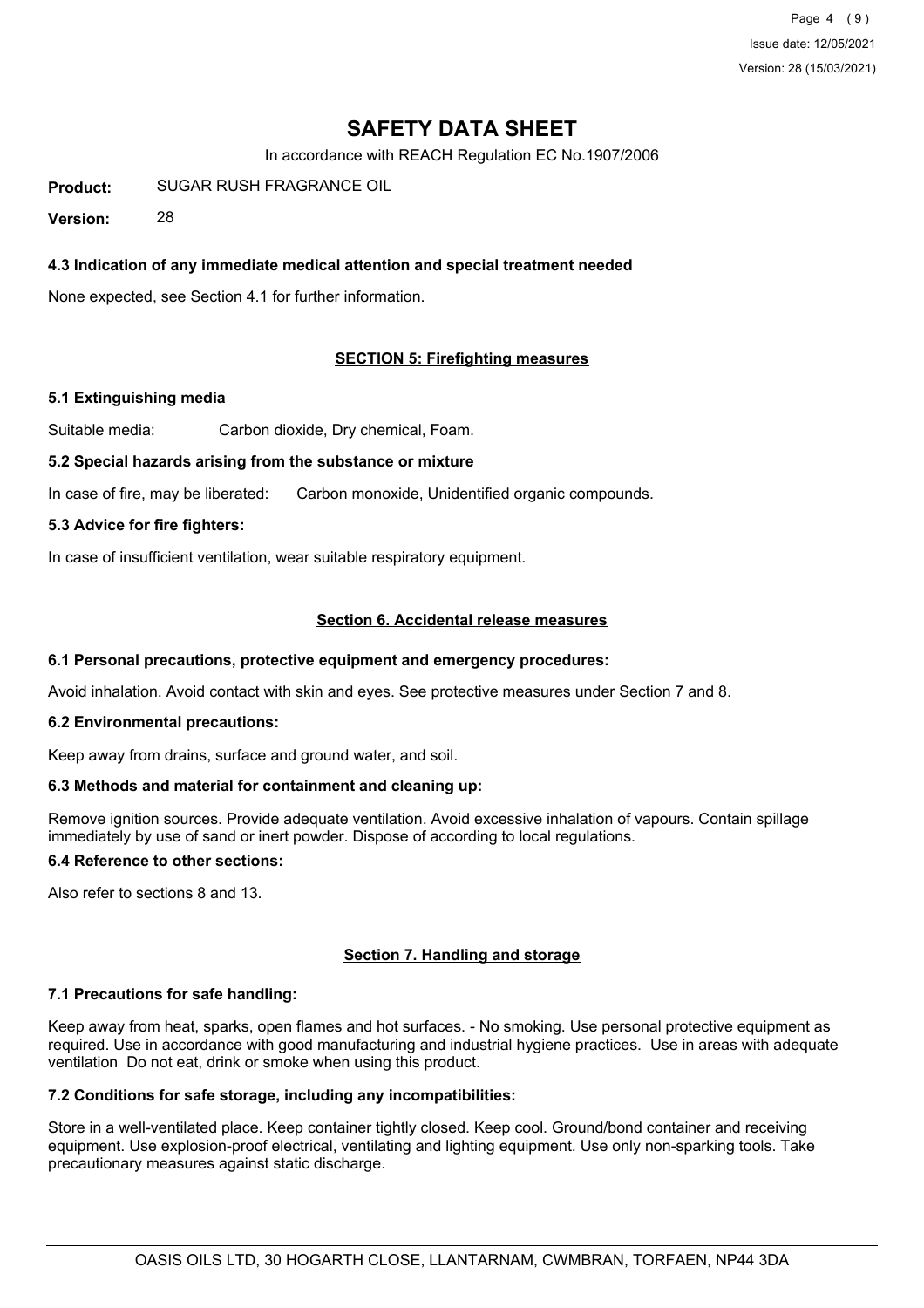In accordance with REACH Regulation EC No.1907/2006

**Product:** SUGAR RUSH FRAGRANCE OIL

**Version:** 28

### **7.3 Specific end use(s):**

Fragrances: Use in accordance with good manufacturing and industrial hygiene practices.

### **Section 8. Exposure controls/personal protection**

#### **8.1 Control parameters**

Workplace exposure limits:

| Ingredient               | <b>CAS</b> | EC.               | <b>Description</b>                                   | Value |
|--------------------------|------------|-------------------|------------------------------------------------------|-------|
|                          | 84-66-2    |                   | Long-term exposure limit (8-hour<br>TWA) (mg/m3)     |       |
| <b>DIETHYL PHTHALATE</b> |            | $ 201 - 550 - 6 $ | Short-term exposure limit (15-<br>$ minute)$ (mg/m3) | 10    |

# **8.2 Exposure Controls**

### **Eye / Skin Protection**

Wear protective gloves/eye protection/face protection

#### **Respiratory Protection**

Ensure adequate and ongoing ventilation is maintained in order to prevent build up of excessive vapour and to ensure occupational exposure limits are adhered to. If appropriate, and depending on your patterns and volumes of use, the following engineering controls may be required as additional protective measures: a) Isolate mixing rooms and other areas where this material is used or openly handled. Maintain these areas under negative air pressure relative to the rest of the plant. b) Employ the use of Personal protective equipment - an approved, properly fitted respirator with organic vapour cartridges or canisters and particulate filters. c) Use local exhaust ventilation around open tanks and other open sources of potential exposures in order to avoid excessive inhalation, including places where this material is openly weighed or measured. In addition, use general dilution ventilation of the work area to eliminate or reduce possible worker exposures. d) Use closed systems for transferring and processing this material.

Also refer to Sections 2 and 7.

# **Section 9. Physical and chemical properties**

#### **9.1 Information on basic physical and chemical properties**

| Appearance:                                   | Clear colourless to pale yellow liquid       |
|-----------------------------------------------|----------------------------------------------|
| Odour:                                        | Not determined                               |
| <b>Odour threshold:</b>                       | Not determined                               |
| pH:                                           | Not determined                               |
| Melting point / freezing point:               | Not determined                               |
| Initial boiling point / range:                | Not determined                               |
| Flash point:                                  | >100 °C                                      |
| <b>Evaporation rate:</b>                      | Not determined                               |
| Flammability (solid, gas):                    | Not determined                               |
| Upper/lower flammability or explosive limits: | Product does not present an explosion hazard |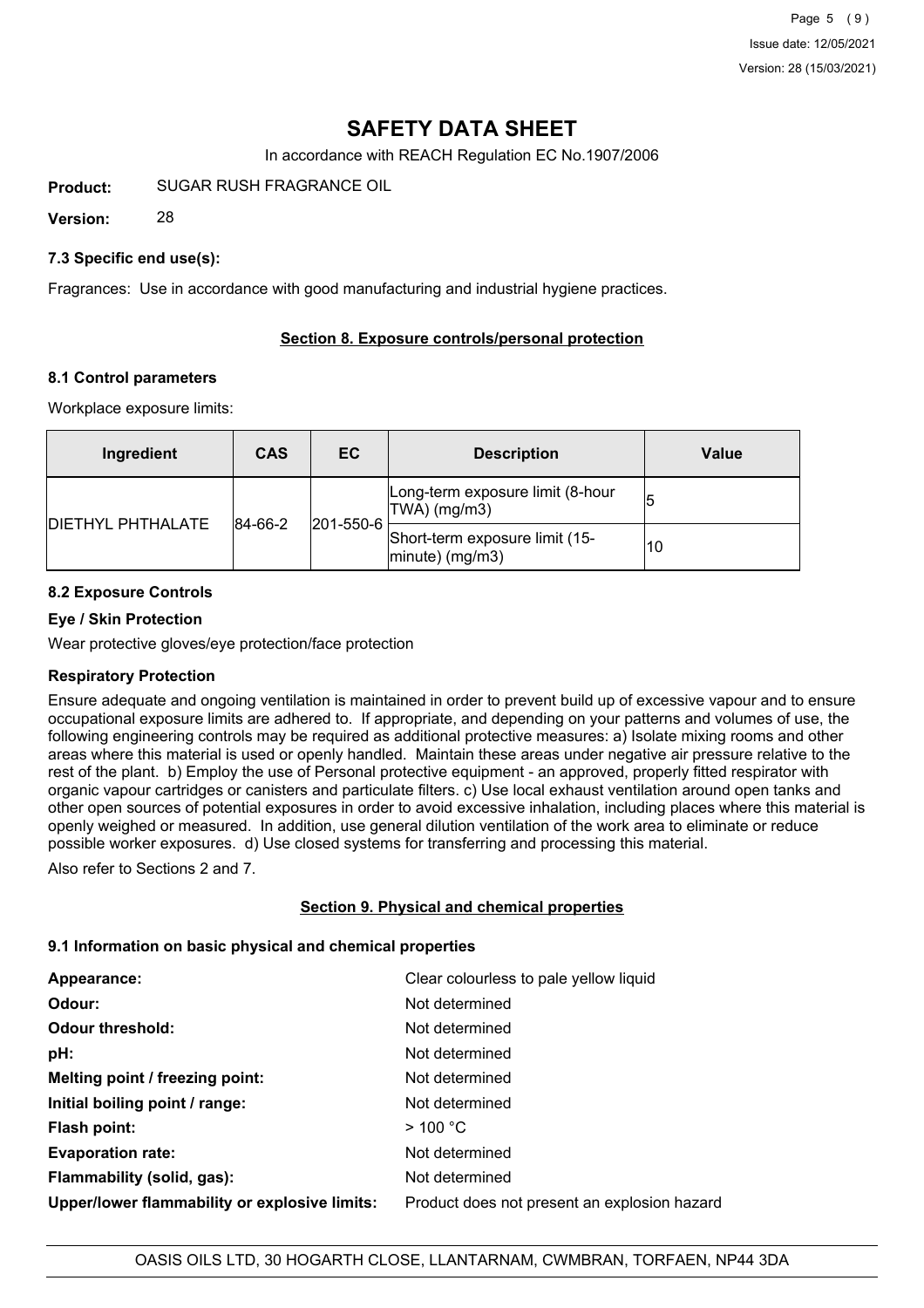Page 6 (9) Issue date: 12/05/2021 Version: 28 (15/03/2021)

# **SAFETY DATA SHEET**

In accordance with REACH Regulation EC No.1907/2006

**Product:** SUGAR RUSH FRAGRANCE OIL

**Version:** 28

| Vapour pressure:                        | 0.02465262 mmHg   |
|-----------------------------------------|-------------------|
| Vapour density:                         | Not determined    |
| <b>Relative density:</b>                | $1.0400 - 1.0440$ |
| Solubility(ies):                        | Not determined    |
| Partition coefficient: n-octanol/water: | Not determined    |
| <b>Auto-ignition temperature:</b>       | Not determined    |
| <b>Decomposition temperature:</b>       | Not determined    |
| Viscosity:                              | Not determined    |
| <b>Explosive properties:</b>            | Not expected      |
| <b>Oxidising properties:</b>            | Not expected      |

**9.2 Other information:** None available

#### **Section 10. Stability and reactivity**

### **10.1 Reactivity:**

Presents no significant reactivity hazard, by itself or in contact with water.

#### **10.2 Chemical stability:**

Good stability under normal storage conditions.

#### **10.3 Possibility of hazardous reactions:**

Not expected under normal conditions of use.

#### **10.4 Conditions to avoid:**

Avoid extreme heat.

#### **10.5 Incompatible materials:**

Avoid contact with strong acids, alkalis or oxidising agents.

#### **10.6 Hazardous decomposition products:**

Not expected.

#### **Section 11. Toxicological information**

### **11.1 Information on toxicological effects**

This mixture has not been tested as a whole for health effects. The health effects have been calculated using the methods outlined in Regulation (EC) No 1272/2008 (CLP).

| <b>Acute Toxicity:</b>                    | Based on available data the classification criteria are not met. |
|-------------------------------------------|------------------------------------------------------------------|
| <b>Acute Toxicity Oral</b>                | 4961                                                             |
| <b>Acute Toxicity Dermal</b>              | >5000                                                            |
| Acute Toxicity Inhalation                 | Not Available                                                    |
| <b>Skin corrosion/irritation:</b>         | Based on available data the classification criteria are not met. |
| Serious eye damage/irritation:            | Eye Damage / Irritation Category 2                               |
| <b>Respiratory or skin sensitisation:</b> | Sensitization - Skin Category 1                                  |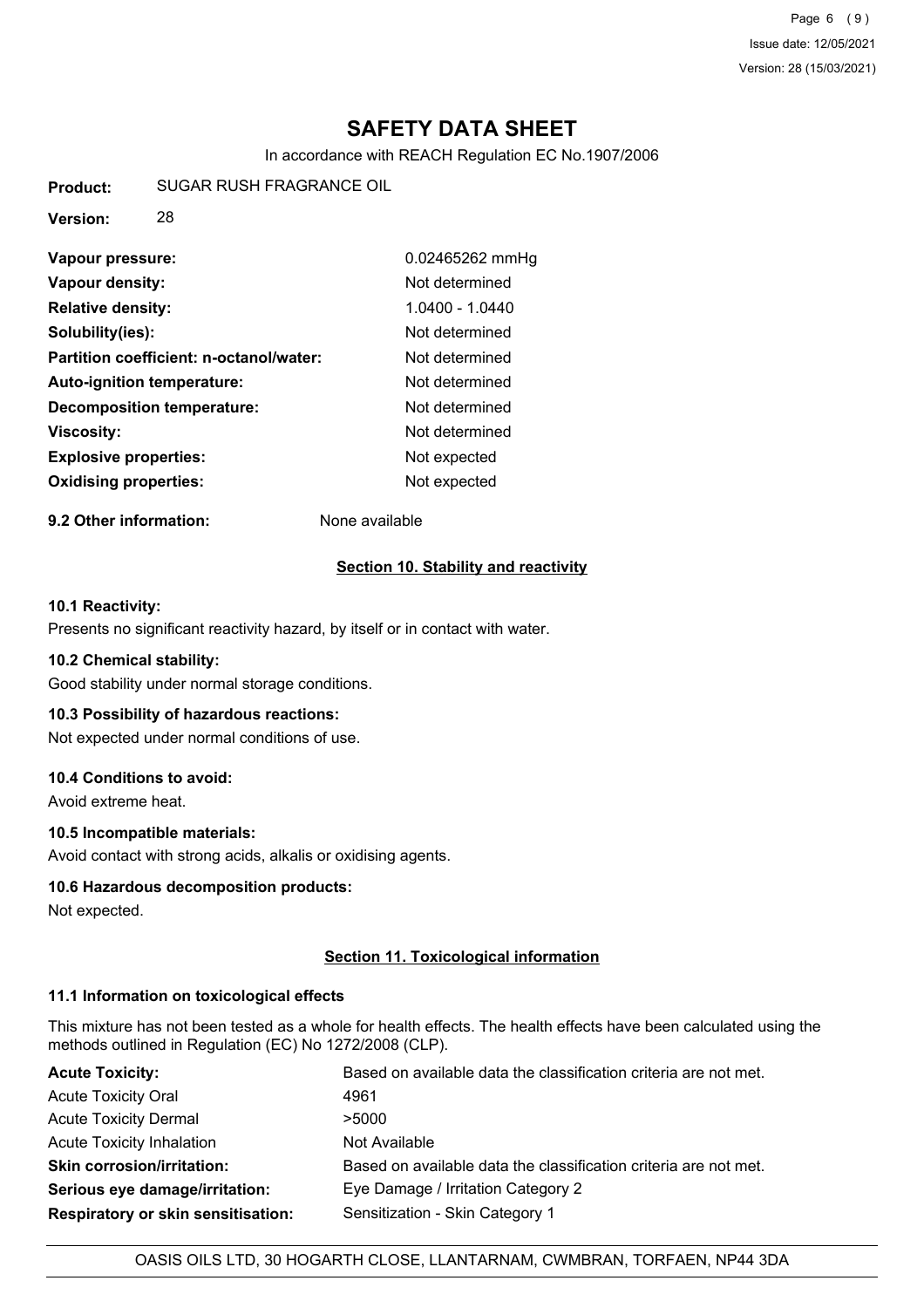In accordance with REACH Regulation EC No.1907/2006

**Product:** SUGAR RUSH FRAGRANCE OIL

**Version:** 28

Germ cell mutagenicity: Based on available data the classification criteria are not met. **Carcinogenicity:** Based on available data the classification criteria are not met. **Reproductive toxicity:** Based on available data the classification criteria are not met. **STOT-single exposure:** Based on available data the classification criteria are not met. **STOT-repeated exposure:** Based on available data the classification criteria are not met. **Aspiration hazard:** Based on available data the classification criteria are not met.

#### **Information about hazardous ingredients in the mixture**

| Ingredient                            | <b>CAS</b>      | <b>EC</b>         | LD50/ATE Oral | LD50/ATE<br><b>Dermal</b> | LC50/ATE<br><b>Inhalation</b> | <b>LC50</b><br><b>Route</b> |
|---------------------------------------|-----------------|-------------------|---------------|---------------------------|-------------------------------|-----------------------------|
| <b>IBENZYL BENZOATE</b>               | 120-51-4        | $ 204 - 402 - 9 $ | 1500          | 4000                      | Not available                 | <b>Not</b><br>lavailable    |
| <b>ICOUMARIN</b>                      | $ 91 - 64 - 5 $ | 202-086-7         | 500           | INot available            | Not available                 | <b>Not</b><br>lavailable    |
| <b>IETHYL</b><br><b>HYDROXYPYRONE</b> | 4940-11-8       | $ 225 - 582 - 5 $ | 1200          | Not available             | Not available                 | <b>Not</b><br>lavailable    |

Refer to Sections 2 and 3 for additional information.

### **Section 12. Ecological information**

#### **12.1 Toxicity:**

Toxic to aquatic life with long lasting effects.

| 12.2 Persistence and degradability: | Not available |
|-------------------------------------|---------------|
| 12.3 Bioaccumulative potential:     | Not available |
| 12.4 Mobility in soil:              | Not available |

**12.5 Results of PBT and vPvB assessment:**

This substance does not meet the PBT/vPvB criteria of REACH, annex XIII.

**12.6 Other adverse effects:** Not available

#### **Section 13. Disposal considerations**

## **13.1 Waste treatment methods:**

Dispose of in accordance with local regulations. Avoid disposing into drainage systems and into the environment. Empty containers should be taken to an approved waste handling site for recycling or disposal.

#### **Section 14. Transport information**

| 14.1 UN number:                    | UN3082                                                                                           |
|------------------------------------|--------------------------------------------------------------------------------------------------|
| 14.2 UN Proper Shipping Name:      | ENVIRONMENTALLY HAZARDOUS SUBSTANCE, LIQUID, N.O.S.<br>(HEXYL CINNAMAL, OXACYCLOHEXADECEN-2-ONE) |
| 14.3 Transport hazard class(es):   | 9                                                                                                |
| <b>Sub Risk:</b>                   | ۰                                                                                                |
| 14.4. Packing Group:               | Ш                                                                                                |
| <b>14.5 Environmental hazards:</b> | This is an environmentally hazardous substance.                                                  |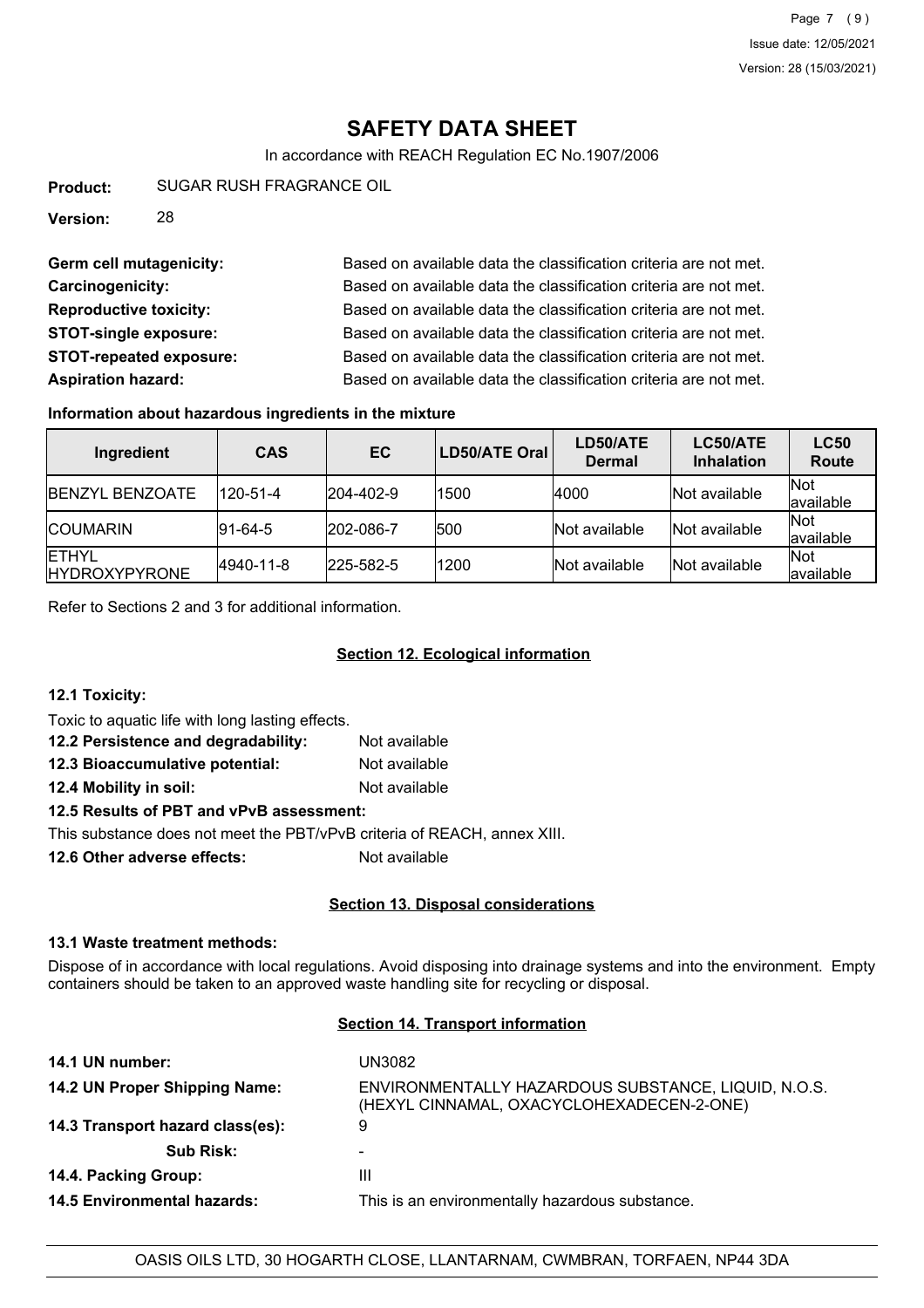Page 8 (9) Issue date: 12/05/2021 Version: 28 (15/03/2021)

# **SAFETY DATA SHEET**

In accordance with REACH Regulation EC No.1907/2006

**Product:** SUGAR RUSH FRAGRANCE OIL

**Version:** 28

## **14.6 Special precautions for user:** None additional

**14.7 Transport in bulk according to Annex II of MARPOL73/78 and the IBC Code:**

Not applicable

# **Section 15. Regulatory information**

**15.1 Safety, health and environmental regulations/legislation specific for the substance or mixture** None additional

# **15.2 Chemical Safety Assessment**

A Chemical Safety Assessment has not been carried out for this product.

### **Section 16. Other information**

| <b>Concentration % Limits:</b>  | EH C2=75.30% EH C3=7.53% EDI 2=80.10% EDI 2A=51.32% SS 1=8.<br>93% |
|---------------------------------|--------------------------------------------------------------------|
| <b>Total Fractional Values:</b> | EH C2=1.33 EH C3=13.28 EDI 2=1.25 EDI 2A=1.95 SS 1=11.20           |
|                                 |                                                                    |

#### **Key to revisions:**

Classification under Regulation (EC) No 1272/2008 Classification under Regulation (EC) No 1272/2008 Concentration % Limits Product identifier SECTION 3: Composition/information on ingredients Total Fractional Values

### **Key to abbreviations:**

| <b>Abbreviation</b> | <b>Meaning</b>                                                     |
|---------------------|--------------------------------------------------------------------|
| AH <sub>1</sub>     | Aspiration Hazard Category 1                                       |
| ATO 4               | Acute Toxicity - Oral Category 4                                   |
| EDI <sub>1</sub>    | Eye Damage / Irritation Category 1                                 |
| EDI <sub>2</sub>    | Eye Damage / Irritation Category 2                                 |
| EH A1               | Hazardous to the Aquatic Environment - Acute Hazard Category 1     |
| EH <sub>C1</sub>    | Hazardous to the Aquatic Environment - Long-term Hazard Category 1 |
| EH C <sub>2</sub>   | Hazardous to the Aquatic Environment - Long-term Hazard Category 2 |
| EH <sub>C3</sub>    | Hazardous to the Aquatic Environment - Long-term Hazard Category 3 |
| FL <sub>3</sub>     | Flammable Liquid, Hazard Category 3                                |
| H226                | Flammable liquid and vapour.                                       |
| H302                | Harmful if swallowed.                                              |
| H304                | May be fatal if swallowed and enters airways.                      |
| H315                | Causes skin irritation.                                            |
| H317                | May cause an allergic skin reaction.                               |
| H318                | Causes serious eye damage.                                         |
| H319                | Causes serious eye irritation.                                     |